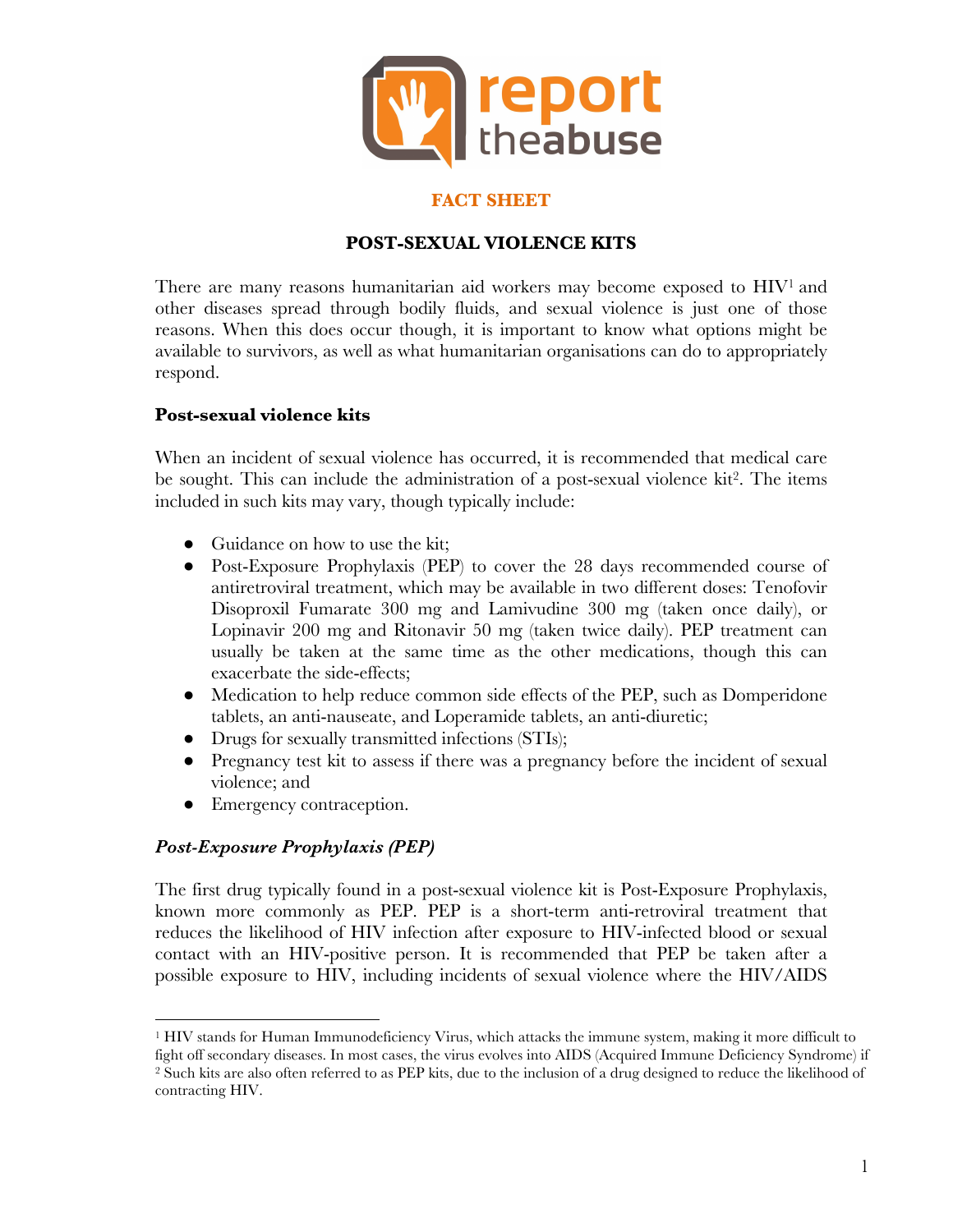

status of the perpetrator is unknown.

PEP drugs should be administered within 24 hours, and no later than 72 hours. The effectiveness of the drugs reduces with the amount of time which lapses between exposure and ingestion. The typical course is 28 days of drugs, taken either once or twice a day. Medical advice should be sought before taking PEP, as the drugs can be very hard on one's body and there are dangers of it conflicting with other drugs one might routinely ingest.

PEP often causes extreme nausea and gastro-intestinal problems. It can also have a longterm effect for some individuals, including stomach problems for a period of time after finishing the course of drugs. It is a personal choice whether to take PEP, and that choice should be informed.

Doctors typically recommend that one get an HIV test before starting the PEP course, as well as every three months afterwards for one year, to ensure the disease has not been contracted.

### *Sexually Transmitted Infections (STIs)*

There are multiple infectious diseases that can be spread through contact with another person's bodily fluid, tissue, or blood. These are often referred to as sexually transmitted infections (STI), as they are most commonly spread through sexual activity; this includes unwanted sexual activity. Most, though not all, can be easily treated through a course of one or more antibiotics. The drugs needed for different types of STIs should be included in a post-sexual violence kit, including drugs for chlamydia and gonorrhoea.

It is important to get tested for STIs, as not all show symptoms. It is also advisable to speak with a physician about whether one can take STI medication along with the other medication included in a post-sexual violence kit.

#### *Emergency contraception*

Preventing pregnancy up to a few days after an incident of sexual violence is possible, because it can take up to six days for sperm to meet and fertilise an egg. Emergency contraception works by temporarily stopping the ovary from releasing an egg, reducing the chances of impregnation.

There are two main options for emergency contraception: IUD or the morning after pill. Regarding the IUD, if inserted within the first five days after an incident of sexual violence, it is the most effective form of preventing pregnancy in the short and long-term. If kept inserted, it can prevent pregnancy for five to ten years, depending on the type of IUD. Like all forms of contraception – emergency or otherwise – it might not be right for all individuals. It does also require a sterile location and qualified medial personnel to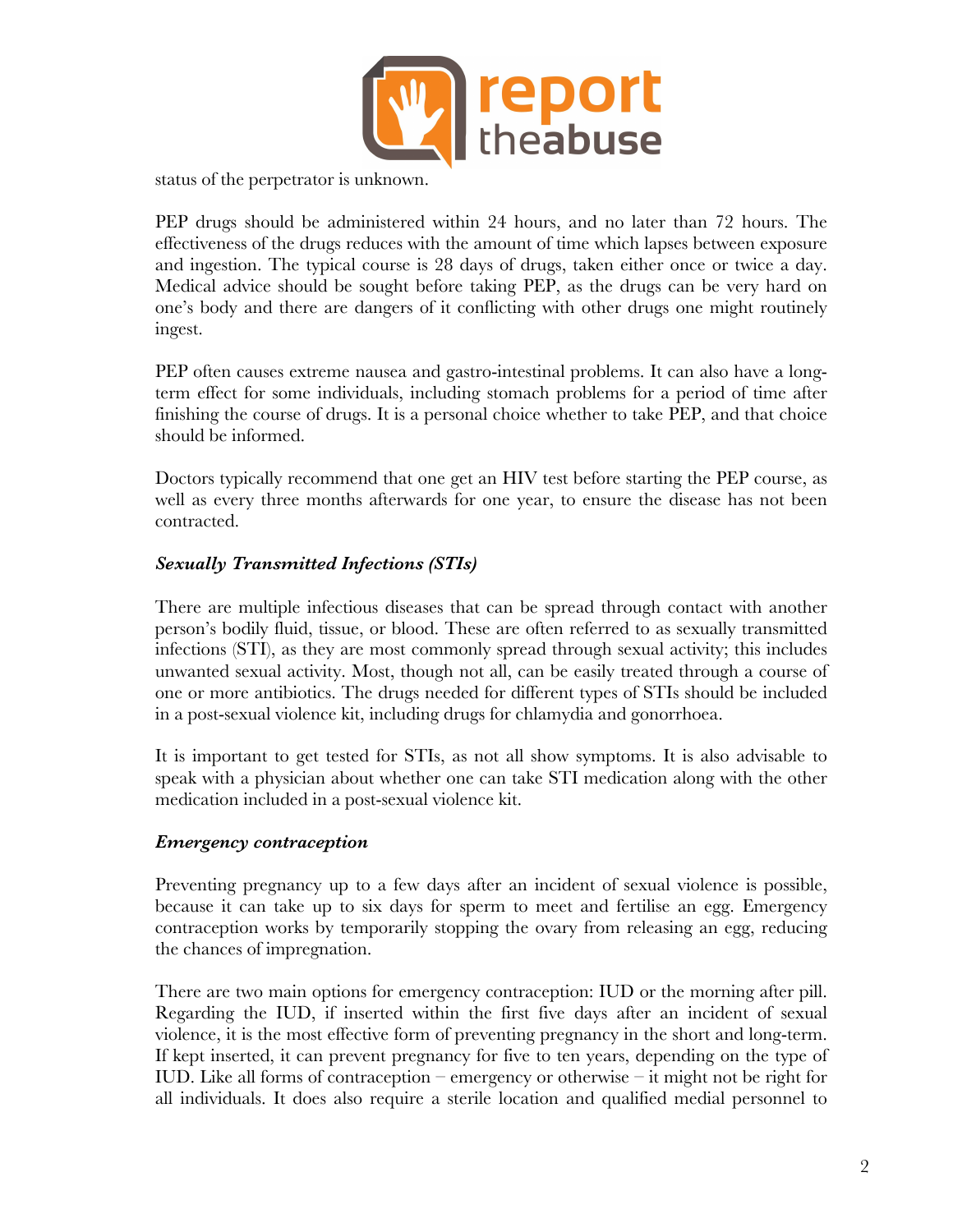

insert.

Regarding the morning after pill, which is more likely to be included in a post-sexual violence kit as it is east to administer in the field, there are two main types. The first, Ella, is the most effective of the two and works, just like the IUD, until five days after the assault. However, it might not be as effective if someone has used a birth control pill, ring, or patch within five days before the incident of sexual violence.

Plan B is the second type of morning after pill, and contains a dose of Levonorgestrel that must be taken as soon as possible. It is best taken within 24 hours and no later than five days after potential impregnation; a second tablet must be taken 12 hours after the first. This is the least effective means of preventing an unwanted pregnancy, but might be available in some locations without a prescription and can typically be purchased in advance on an individual basis.

#### **Organisational duty to provide post-sexual violence kits**

Report the Abuse believes that it is the responsibility of humanitarian organisations to provide its employees with the medical and emotional support needed to recover from the traumatic impacts of sexual violence. For this reason, it is essential that everyone in all levels of humanitarian organisations know where they can find post-sexual violence kits, as well as understand why they are needed.

Humanitarian organisations should ideally provide post-sexual violence kits for their own staff, rather than relying on medical services in specific locations, as this can help to ensure that such drugs are available when incidents do occur. Not all medical services will have the necessary drugs in stock or in the quantities required.

Having readily available post-sexual violence kits is also necessary to ensure drugs are administered in a timely manner. When reflecting on how many kits to have available, and in what locations, humanitarian organisations should consider how long it would take to get the kit to a survivor in the incident sexual violence occurs. If there is a danger that kits might not be delivered to survivors within 24-72 hours, then humanitarian organisations must place kits in these locations to ensure their staff is protected.

#### **Where to purchase post-sexual violence kits?**

#### *International SOS*

For more information: → Website: https://www.internationalsos.com